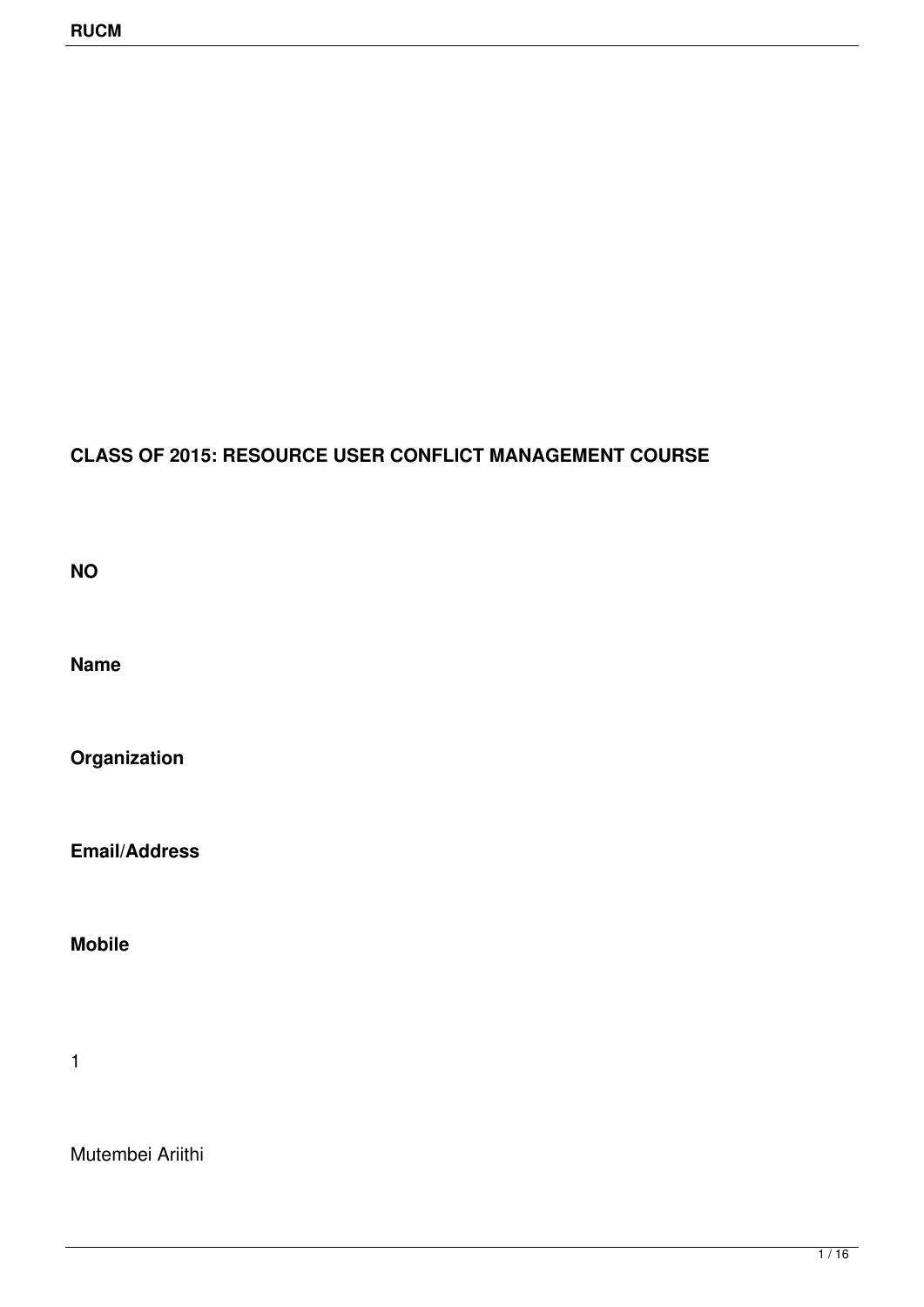Department of Livestock

drmutembei@gmail.com

0728252722

2

Jacinta Waigwa

WRMA - Nanyuki

jwaigwa@yahoo.com

0721479561

3

Gabriel Wambugu

WRMA

gabrielwambugu@gmail.com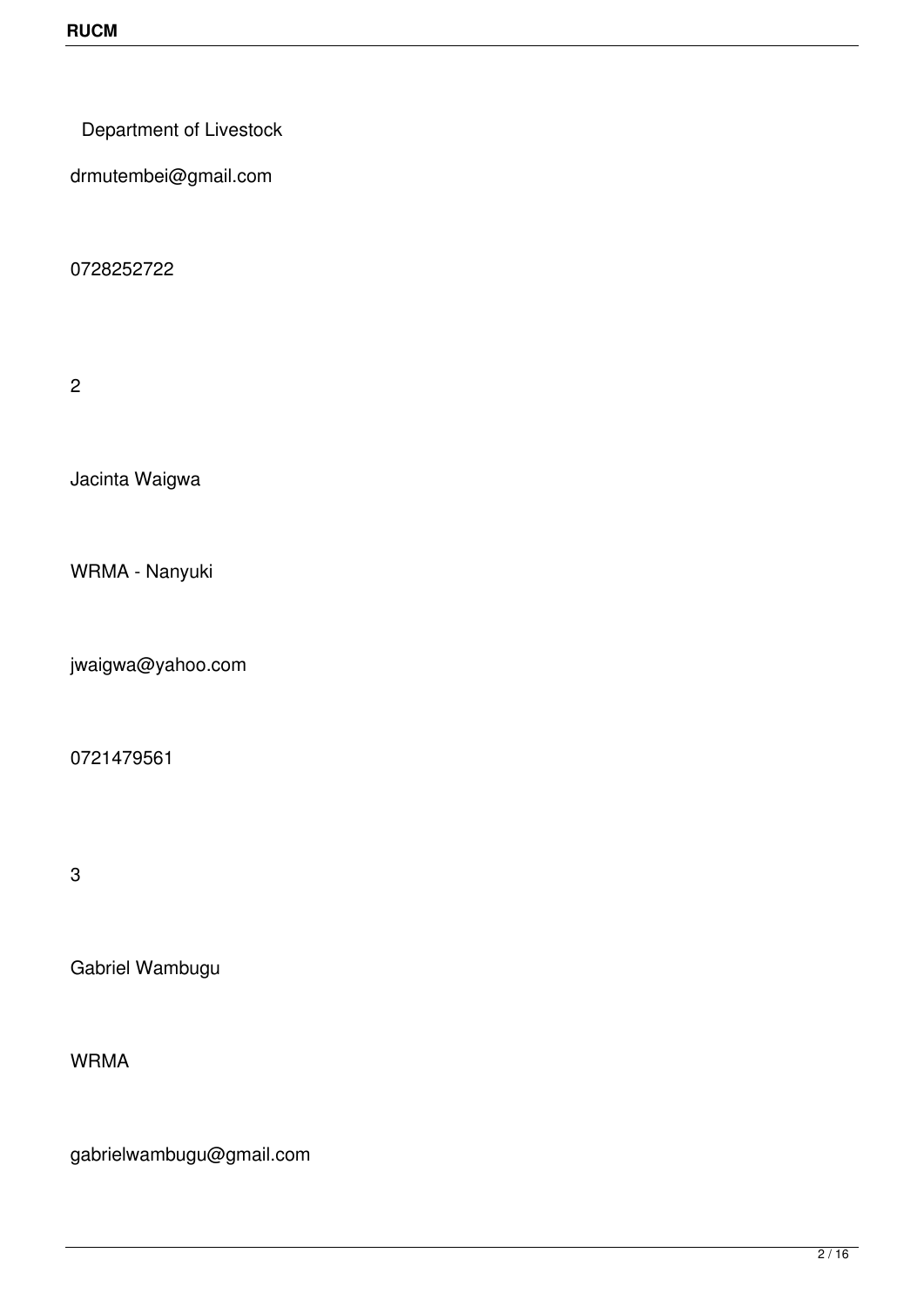0724724039

4

Mariana Macharia

MOLD

maryanmson@yahoo.com

0719534643

5

Josephinge

Min of Land and Housing

njerrynjoroge@gmail.com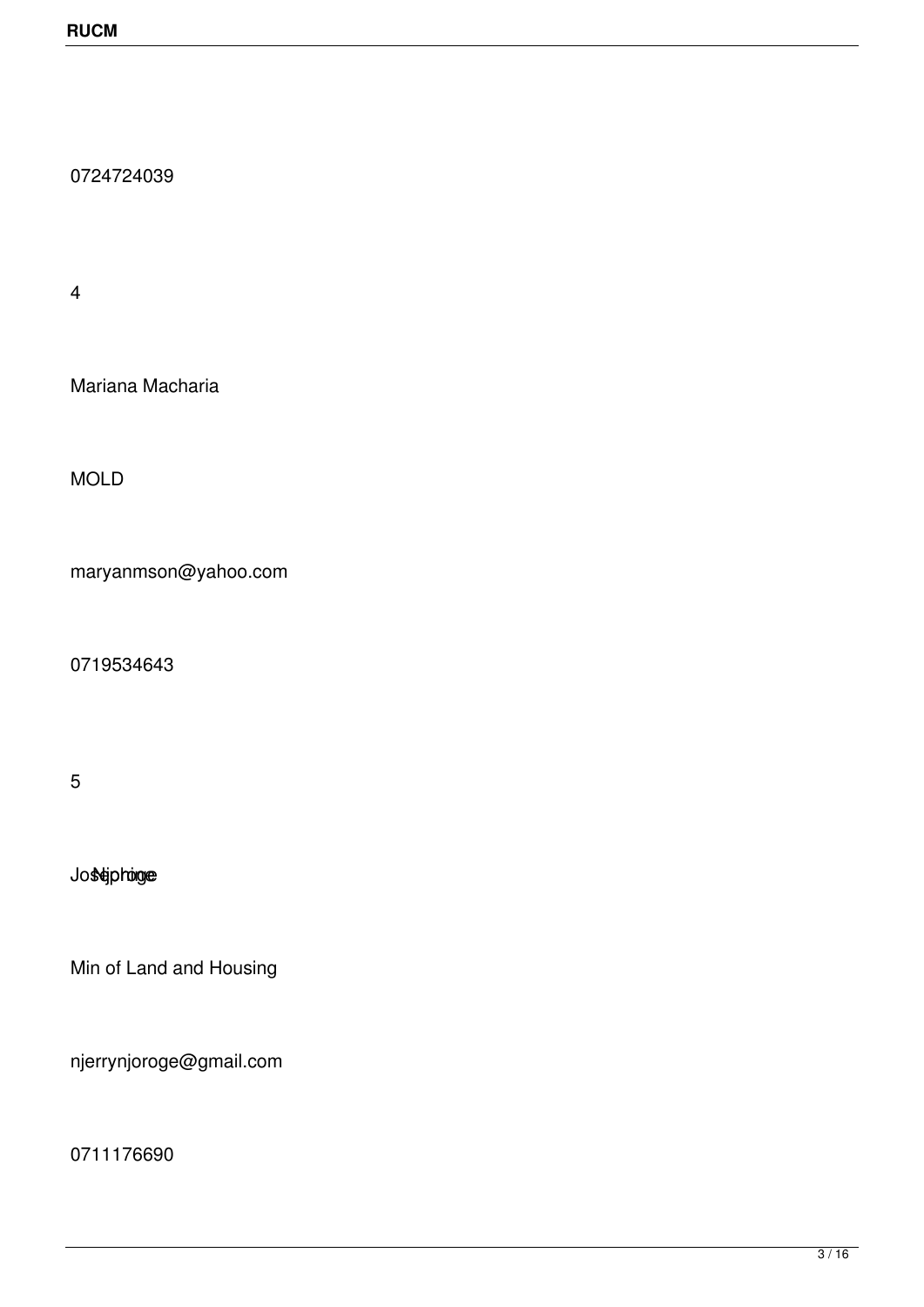6

Gideon Ruto

KFS

Gideon.rutto@kenyaforestservice.org

0722241018

7

Erick Amimo Odiedo

WRMA Kitale

erickamimo@yahoo.com

0721811614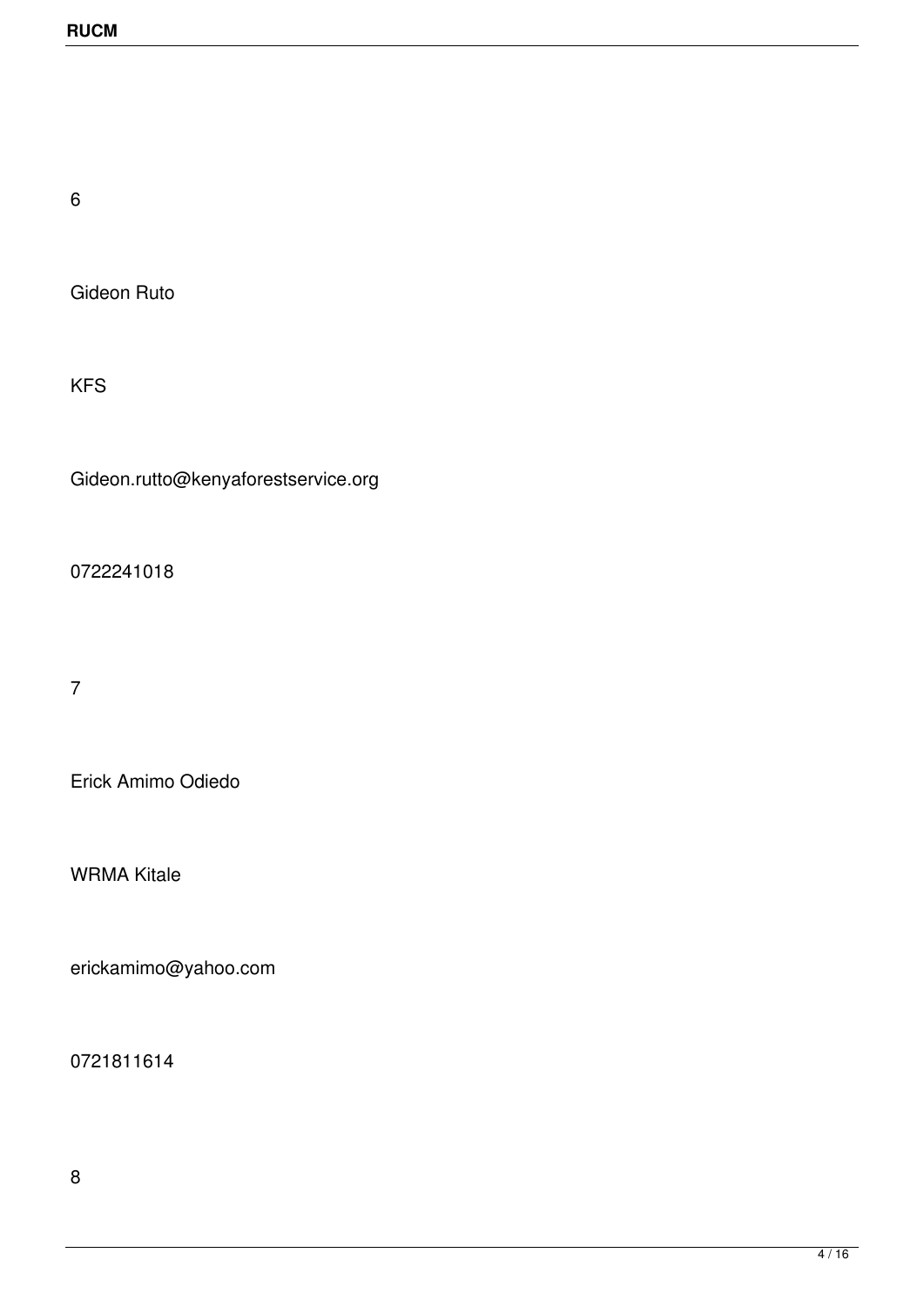Paul Maluki

WRMA- Tana

paulmaluki@yahoo.com

0721512480

9

Jane Ngucha

Min of Agriculture

gracengucha@gmail.com

10

Wilfred Merian

Neighbours Initiative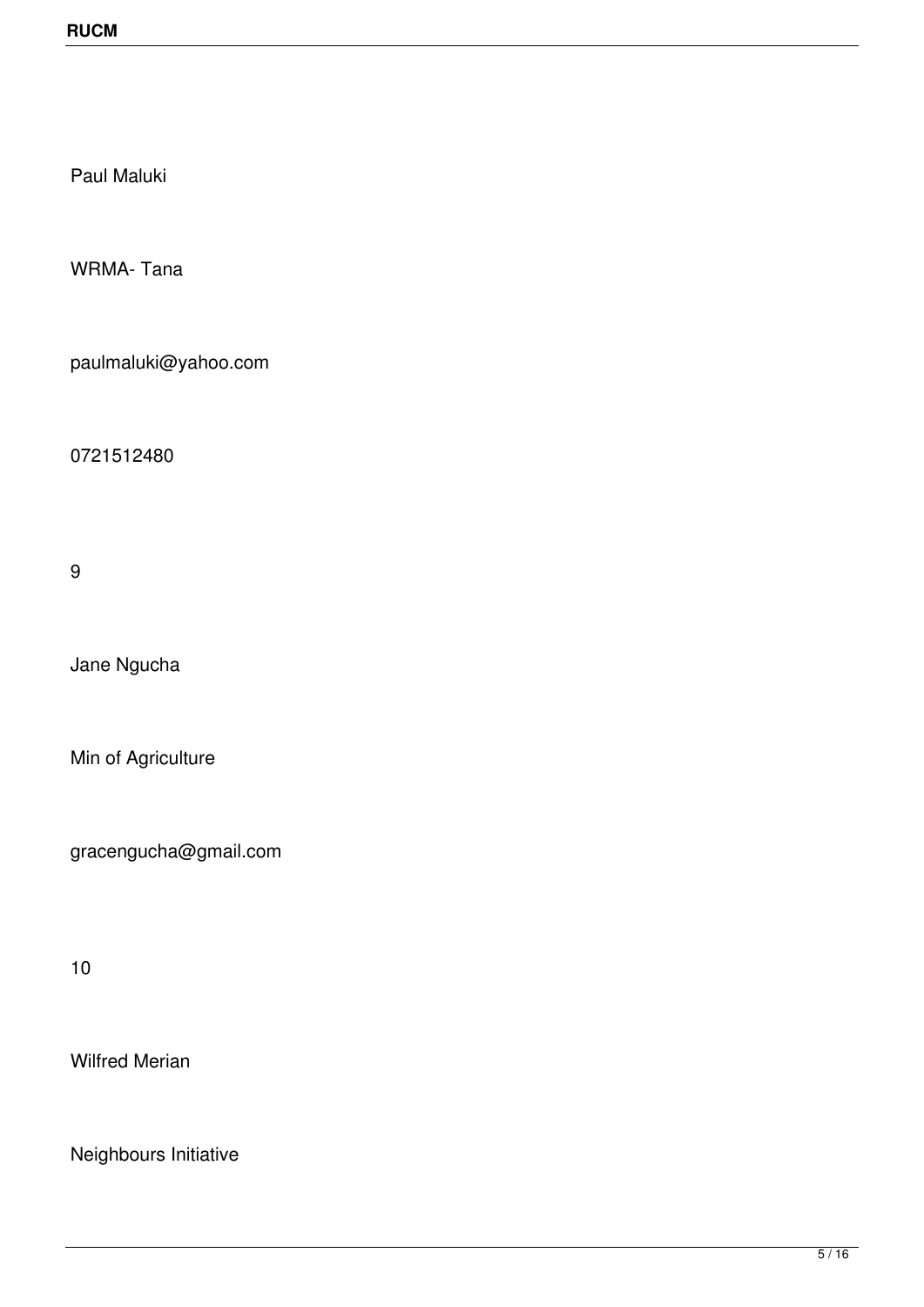wilfredmerian@gmail.com

0721314060

## RESOURCE USE CONFLICT MANAGEMENT COURSE - CLASS OF 2014 - FROM 16TH -

| NO.                   | <b>NAME</b>          | <b>ORGANISATION</b> | <b>ADDRESS</b><br><b>TE</b>  |
|-----------------------|----------------------|---------------------|------------------------------|
| 1                     | <b>HILDA KIBET</b>   | <b>WRMA NANYUKI</b> | P.O. BOX 1331 NANYUKI<br>072 |
| cheyechilda@gmail.com |                      |                     |                              |
| $\overline{c}$        | ELIUD K. TOO         | <b>MOAL &amp;F</b>  | P.O. BOX 14 DOLDOL<br>072    |
| eliudtoo@gmail.com    |                      |                     |                              |
| 3                     | TIMOTHY M. MUTIE     | <b>WRMA ENNCA</b>   | P.O. BOX 1331 NANYUKI<br>072 |
| timmuteti@yahoo.com   |                      |                     |                              |
| 4                     | <b>LILIAN KINYUA</b> | <b>WRMA</b>         | <b>TANA</b>                  |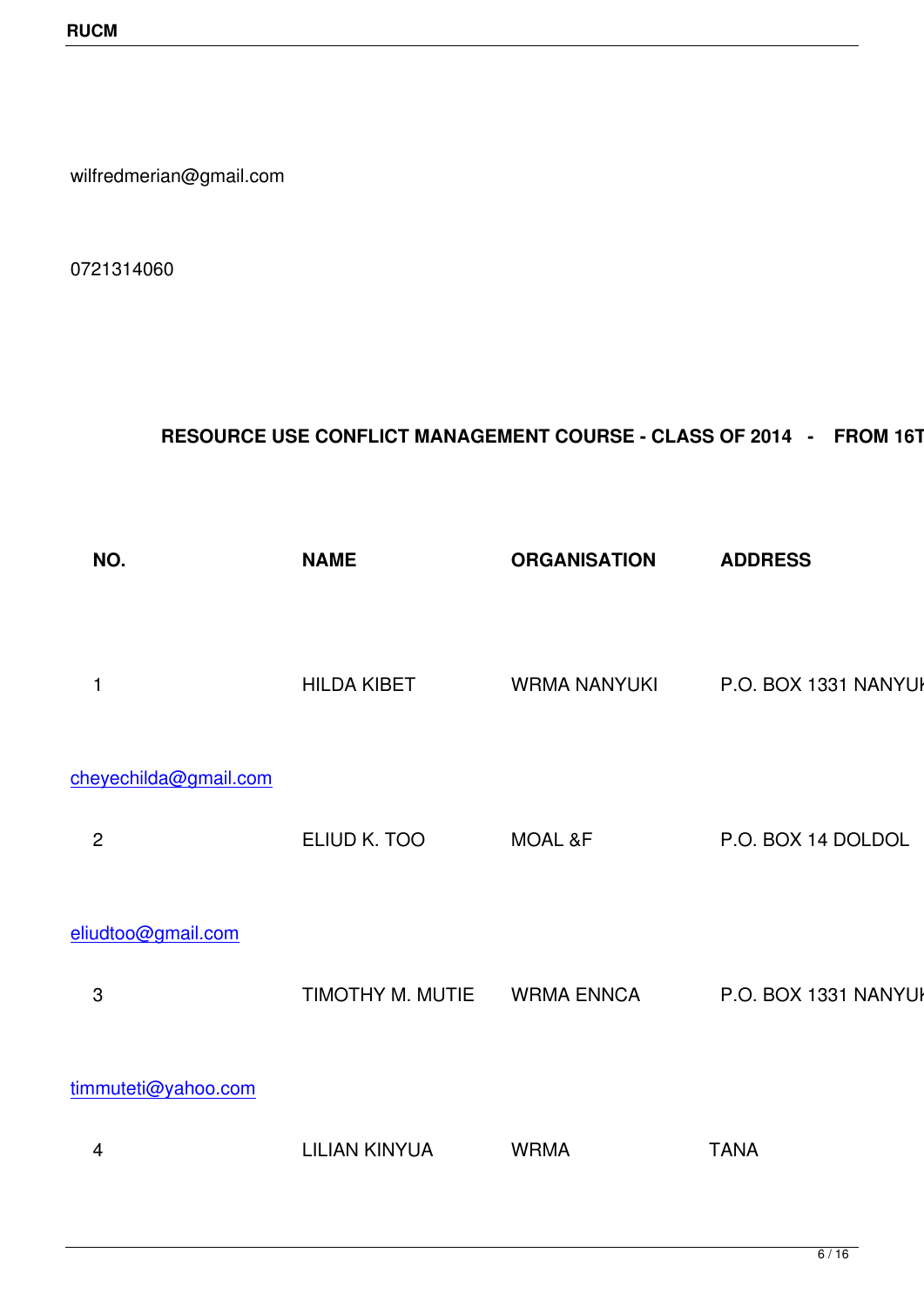nthaka@yahoo.com

| 5                      | SYLVIA J. LIMO                  | <b>KWS MT KENYA</b>  | P.O. BOX 69 NARUMORU    | 072   |
|------------------------|---------------------------------|----------------------|-------------------------|-------|
| sylimou@gmail.com      |                                 |                      |                         |       |
| 6                      | <b>DANIEL KIPLOSGEY</b>         | <b>KWS PAMU</b>      | P.O. BOX 195 NANYUKI    | 072   |
| dkosgey@kws.go.ke      |                                 |                      |                         |       |
| $\overline{7}$         | ONYANGO BONFACE KWS ABERDARE NP |                      | P.O. BOX 22 NYERI       | 072   |
| bonngare@yahoo.com     |                                 |                      |                         |       |
| 8                      | <b>EMILY M. KITHEKA</b>         | <b>KEFRI NAIROBI</b> | P.O. BOX 63643-00720 NA |       |
|                        |                                 |                      |                         | 07263 |
| eminykitheka@yahoo.com |                                 |                      |                         |       |
| 9                      | ELIZABETH W. MWANGMOAL&F        |                      | P.O. BOX 31 NANYUKI     |       |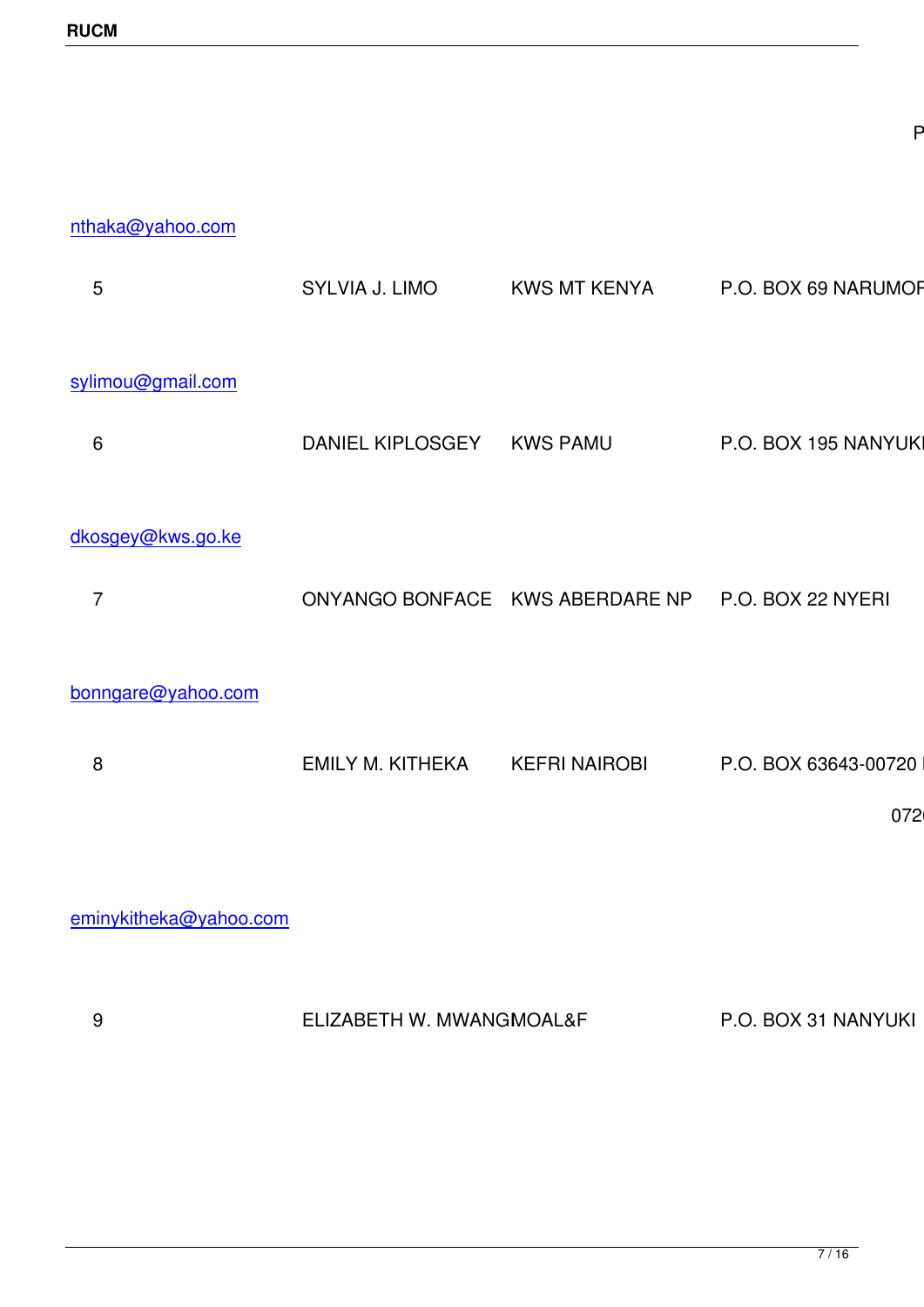## **CLASS OF 2013: RESOURCE USE CONFLICT MANAGEMENT COURSE:**

| <b>NAME</b>                          | <b>ORGANIZATION</b>   | <b>ADDRESS</b> | TEL. NO.                 |                               |
|--------------------------------------|-----------------------|----------------|--------------------------|-------------------------------|
| 1                                    | <b>AHMED A MBARAK</b> | <b>WRMA</b>    | <b>BOX 53 LOITOKITOK</b> | <b>EMA</b><br>72 <sup>1</sup> |
| aambarak@gmail.com<br>$\overline{2}$ | DAVID W MUTORO        | <b>KFS</b>     | <b>BOX 281 NAKURU</b>    | 720                           |
| mutorodadida@yahoo.com               |                       |                |                          |                               |
| 3                                    | MWAMBANGA JULIUS KWS  |                | <b>BOX 8 KIRITIRI</b>    |                               |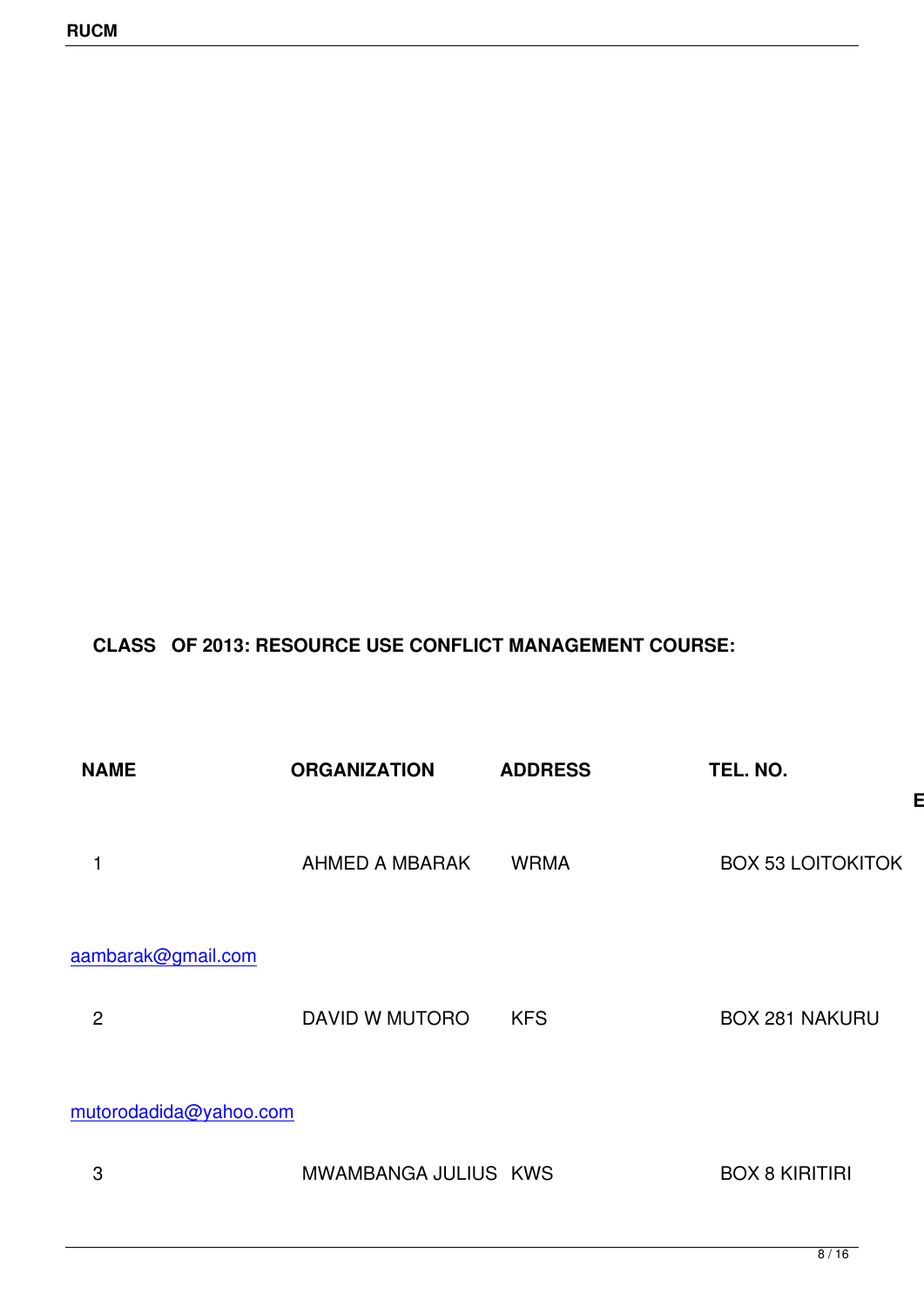## mdawana@gmail.com

| 4                           | <b>FRANCIS B KINUTHU</b>       | <b>KFS</b>                                        | <b>BOX 8 NYAHURURU</b> | 708             |  |  |
|-----------------------------|--------------------------------|---------------------------------------------------|------------------------|-----------------|--|--|
| franciskinuthia@gmail.com   |                                |                                                   |                        |                 |  |  |
| 5                           | <b>ALFRED MULLI</b>            | <b>KIDA</b>                                       | <b>BOX 158 MATUU</b>   | 733             |  |  |
| alfmulli@yahoo.com          |                                |                                                   |                        |                 |  |  |
| $6\phantom{1}6$             |                                | CHARLES NGICHO ABALA MAKAO SANITATE O WHONYANWESO |                        | 72              |  |  |
| charleskangicho@hotmail.com |                                |                                                   |                        |                 |  |  |
| 7                           | <b>FRANCIS BISUCHE</b>         | <b>KWS</b>                                        | BOX 264 EMBU           | 720             |  |  |
| forenyaa@kws.go.ke          |                                |                                                   |                        |                 |  |  |
| 8                           | <b>JOSEPHINE MUSYOKI KEFRI</b> |                                                   | <b>BOX 343 KITUI</b>   | 722             |  |  |
| josephinemusyoki@yahoo.com  |                                |                                                   |                        |                 |  |  |
| 9                           | PETER LIRU                     | <b>MOA</b>                                        | <b>BOX 139 KABATI</b>  |                 |  |  |
|                             |                                |                                                   |                        | 70 <sup>1</sup> |  |  |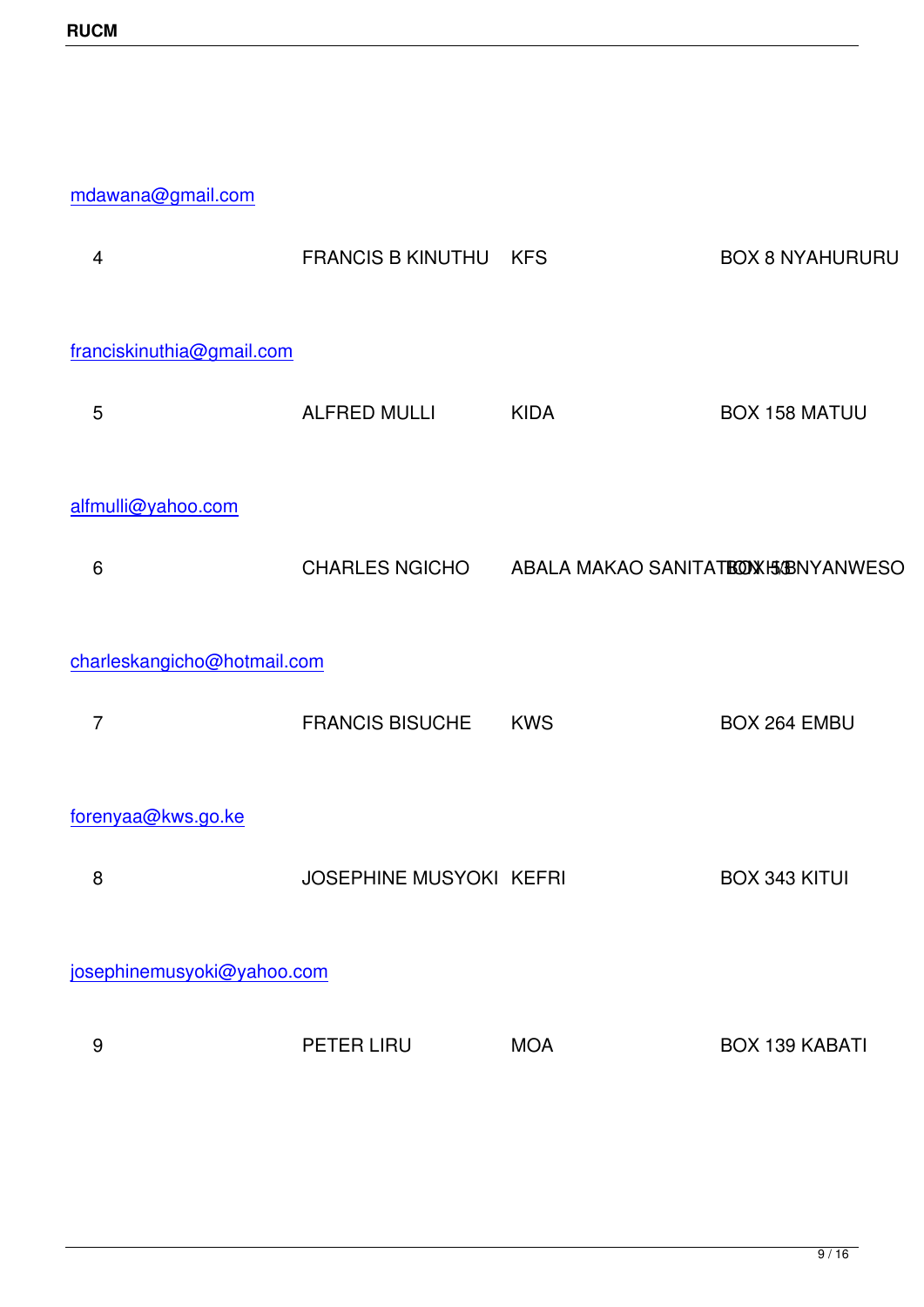| J K MACHARIA | <b>KFS</b> | BOX 30513 NAIROBI |    |
|--------------|------------|-------------------|----|
|              |            |                   | 72 |

macariajk@yahoo.com

|  | OMONDI FLORENCE A TANGAZA COLLEGE BOX 15055 LANGATA |    |
|--|-----------------------------------------------------|----|
|  |                                                     | 72 |

slimmingfloe@yahoo.com

**CLASS OF 2012: RESOURCE USE CONFLICT MANAGEMENT COURSE:**

| No.            | <b>NAME</b>             | <b>ORGANIZATION</b> | <b>ADDRESS</b>      | <b>PHONE NO</b> |
|----------------|-------------------------|---------------------|---------------------|-----------------|
|                | <b>Bernard Githaiga</b> | <b>WRMA</b>         | P.O.B. 1331 Nanyuki | 721623          |
| $\overline{2}$ | <b>Esther Mmboga</b>    | <b>MOA</b>          | P.O.B. 31 Nanyuki   | 722805          |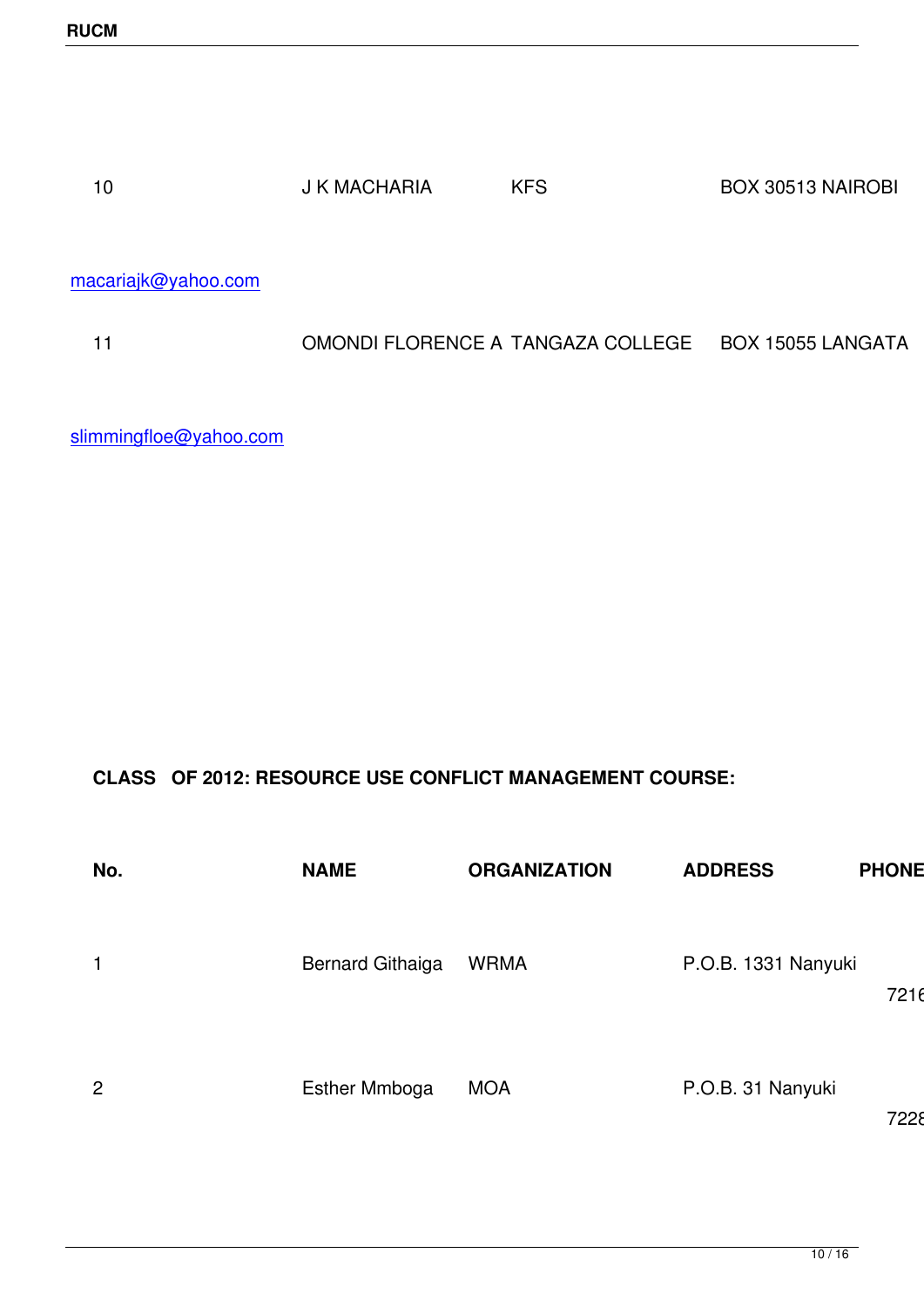| 3               | Grace N. Wambugu MOA            |              | P.O.B. 14 Doldol       | 7286 |
|-----------------|---------------------------------|--------------|------------------------|------|
| 4               | J.G. Mungere                    | <b>MOLD</b>  | P.O.B. 230 oljoro-orok | 7202 |
| 5               | Jacob Mburu                     | <b>MOLD</b>  | P.O.B. 30 Kyuso        | 7246 |
| $6\phantom{1}6$ | Jane Wanjiru GichukWOA          |              | P.O.B. 31 Nanyuki      | 7232 |
| $\overline{7}$  | John K. Samuel                  | <b>WRMA</b>  | <b>P.O.B 53 LTK</b>    | 7234 |
| $\,8\,$         | John Mwangi                     | Nanyuki WRUA | P.O.B. 138 Nanyuki     | 7263 |
| 9               | Joseph K. Waigwa MOA            |              | P.O.B. 31 Nanyuki      | 7218 |
| 10              | Lydia W. Kiara                  | Likii WRUA   | P.O.B. 1046 Nanyuki    | 7239 |
| 11              | Mercy Kendi Mbaya Ngusishi WRUA |              | P.O.B. 33 Timau        |      |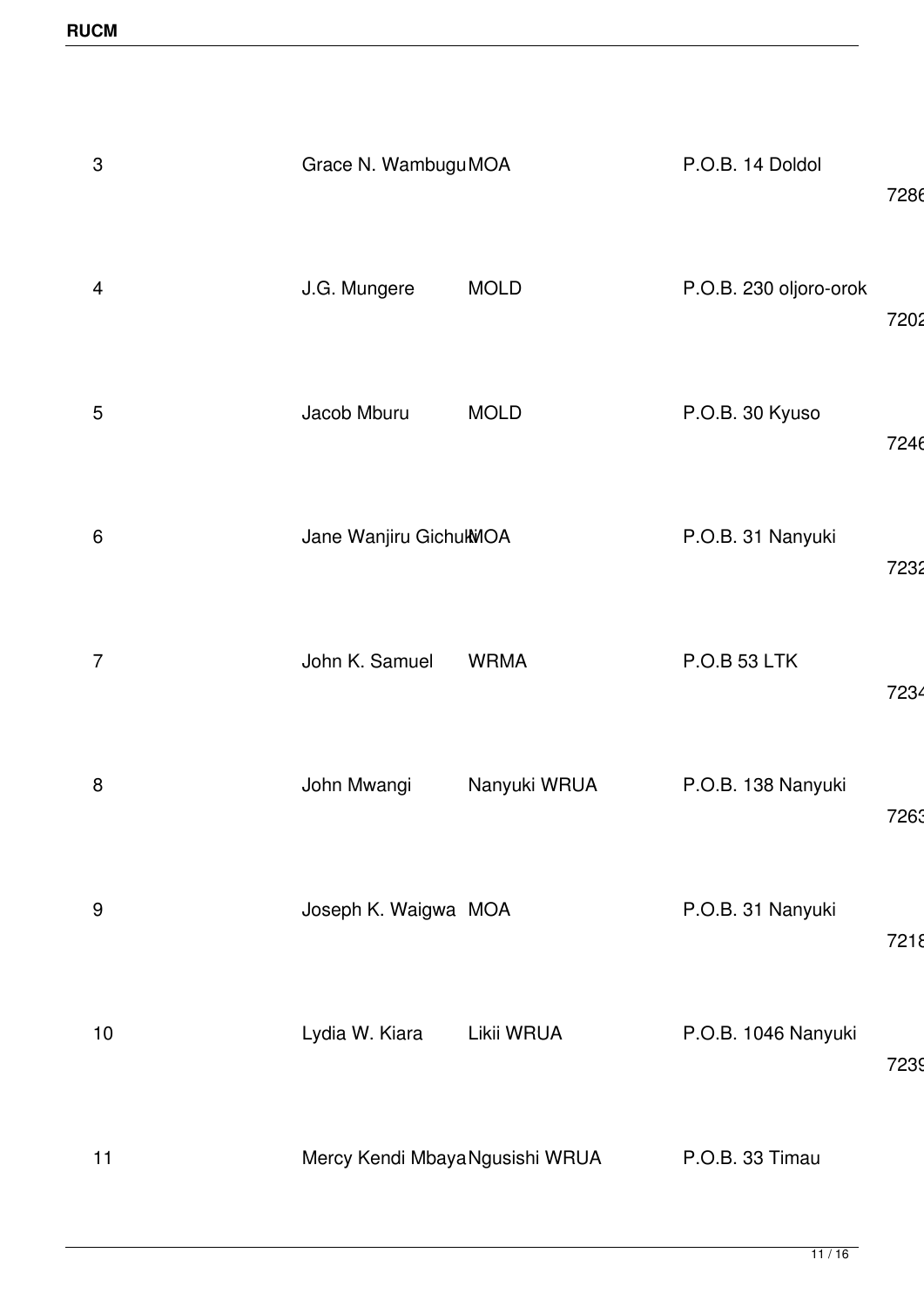| 12 | Mugambi Muthinja WRMA |             | P.O.B. 1331 Nanyuki | 7209 |
|----|-----------------------|-------------|---------------------|------|
| 13 | Paul D. Ogwang        | <b>KFS</b>  | P.O.B. 1 Doldol     | 7111 |
| 14 | Rahab N. Nyururu WRMA |             | P.O.B. 67 Rumuruti  | 7233 |
| 15 | Steven Kabue          | <b>WRMA</b> | P.O.B. 171 Isiolo   | 7252 |
| 16 | Wambua M.P.           | <b>MOLD</b> | P.O.B. 766 Mwingi   | 7288 |

**Class of 2011. Resource Use Conflict Management Course**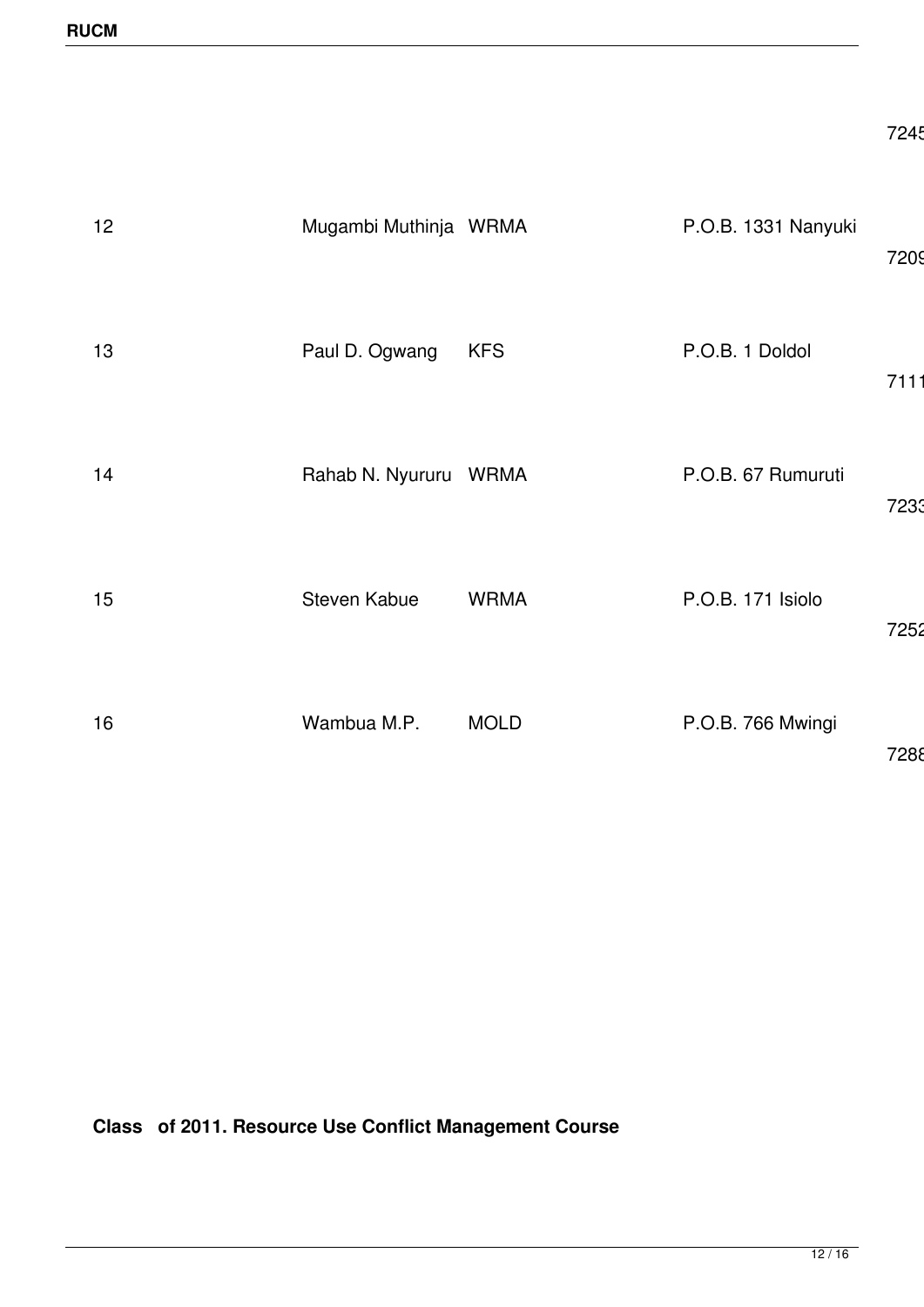|                | <b>NO. Name</b>                   | Organization                        | <b>ADDRESS</b> | <b>PHONE NO</b> |              |
|----------------|-----------------------------------|-------------------------------------|----------------|-----------------|--------------|
|                |                                   |                                     |                |                 | <b>EMAIL</b> |
| 1              | Anthony David MurelitionL         |                                     | 9 Ololunga     | 254722959268    |              |
|                | Mureimorts20@yahoo.com            |                                     |                |                 |              |
| $\overline{2}$ | David Mwangi ThumKRMF             |                                     | 46 Kiganjo     | 254717208807    |              |
|                | mwangidt@yahoo.com                |                                     |                |                 |              |
| 3              | Erick Aduda                       | KWS - Nyahururu                     | 125 Rumuruti   | 254724275149    |              |
|                | Ericko.kws68@yahoo.com            |                                     |                |                 |              |
| 4              | <b>Gregory Muindi</b>             | Peace Committee Kieni E 254 Kiganjo |                | 254720725879    |              |
|                | muindigregory@yahoo.com           |                                     |                |                 |              |
| 5              | Hellen Nyawira MwamwwECON         |                                     | 1486 Nyeri     | 254721719181    |              |
|                | nyawira@yahoo.com                 |                                     |                |                 |              |
| 6              | Jacquiline N. MboroMWRMA - Isiolo |                                     | 171 Isiolo     | 254726405237    |              |
|                | Wrma.isiolo@yahoo.com             |                                     |                |                 |              |
| $\overline{7}$ | Jecinta Okebe AchievigVI          |                                     | 987 Garissa    | 254726953116    |              |
|                | jeciokebe@yahoo.com               |                                     |                |                 |              |
| 8              | <b>Muoka Cornelius</b>            | KWS - Naromoru                      | 69 Naromoru    | 254723873689    |              |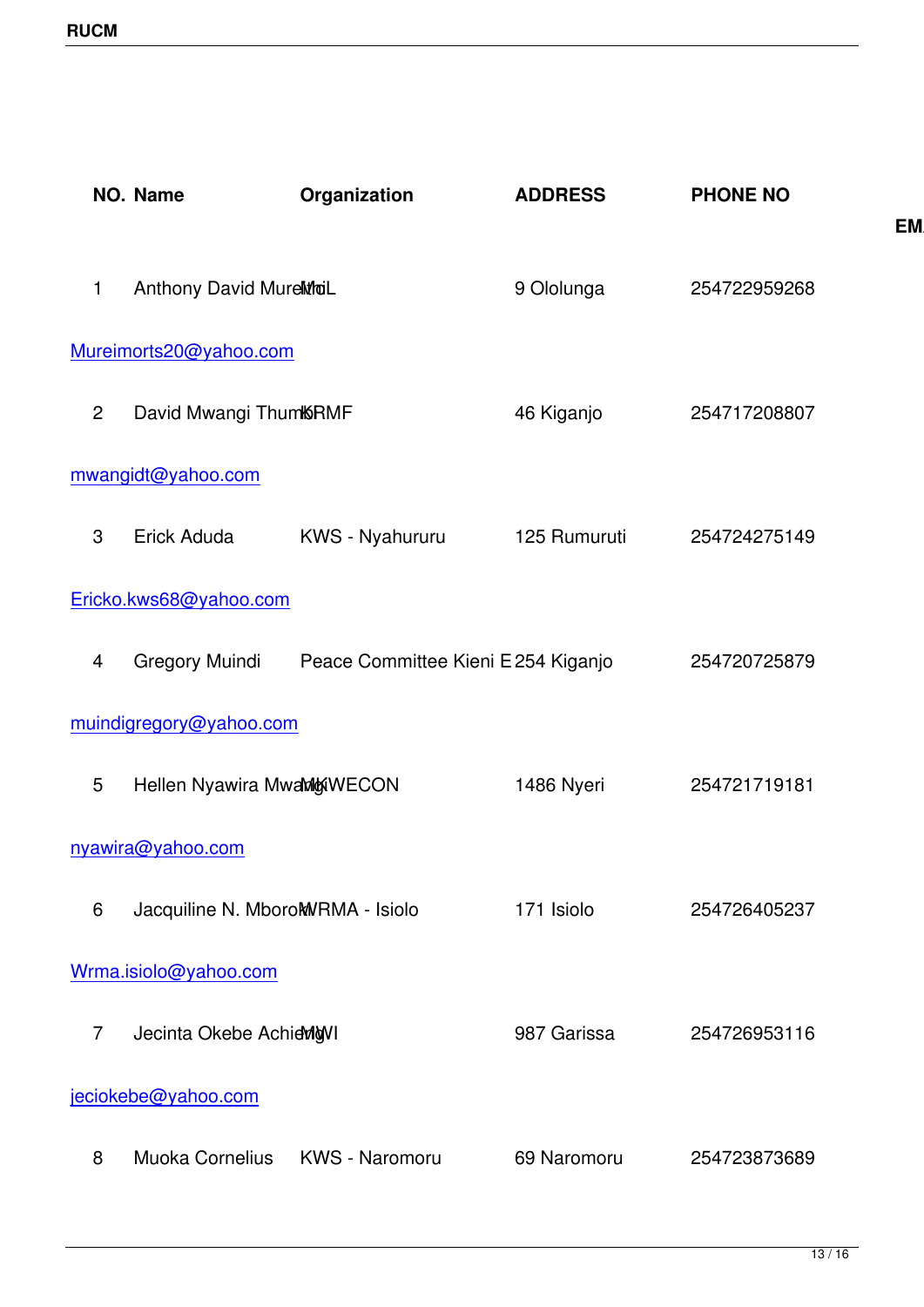katunata@yahoo.com

| 9  | Peter Lekeren              | <b>KWS</b> - Nyahururu           | 178 Nyahururu | 254722857233 |
|----|----------------------------|----------------------------------|---------------|--------------|
|    | Plekeren5485@yahoo.com     |                                  |               |              |
| 10 | Sevenzia Agitsa            | MWI                              | 27 Lodwar     | 254713215183 |
|    | agitsasevenzia@yahoo.com   |                                  |               |              |
| 11 | Simon W. Wangomb&RMA - UEN |                                  | 1331 Nanyuki  | 254722388751 |
|    | Simonww03@yahoo.com        |                                  |               |              |
| 12 | Veronicah MathengeMoA      |                                  | 118 Timau     | 254722598786 |
|    | daobuuri@yahoo.com         |                                  |               |              |
| 13 |                            | William O. Hamisi WRMA - Nanyuki | 1331 Nanyuki  | 254720305249 |
|    |                            |                                  |               |              |

Wrma.nanyuki@yahoo.com

**CLASS OF 2010: RESOURCE USE CONFLICT MANAGEMENT COURSE:**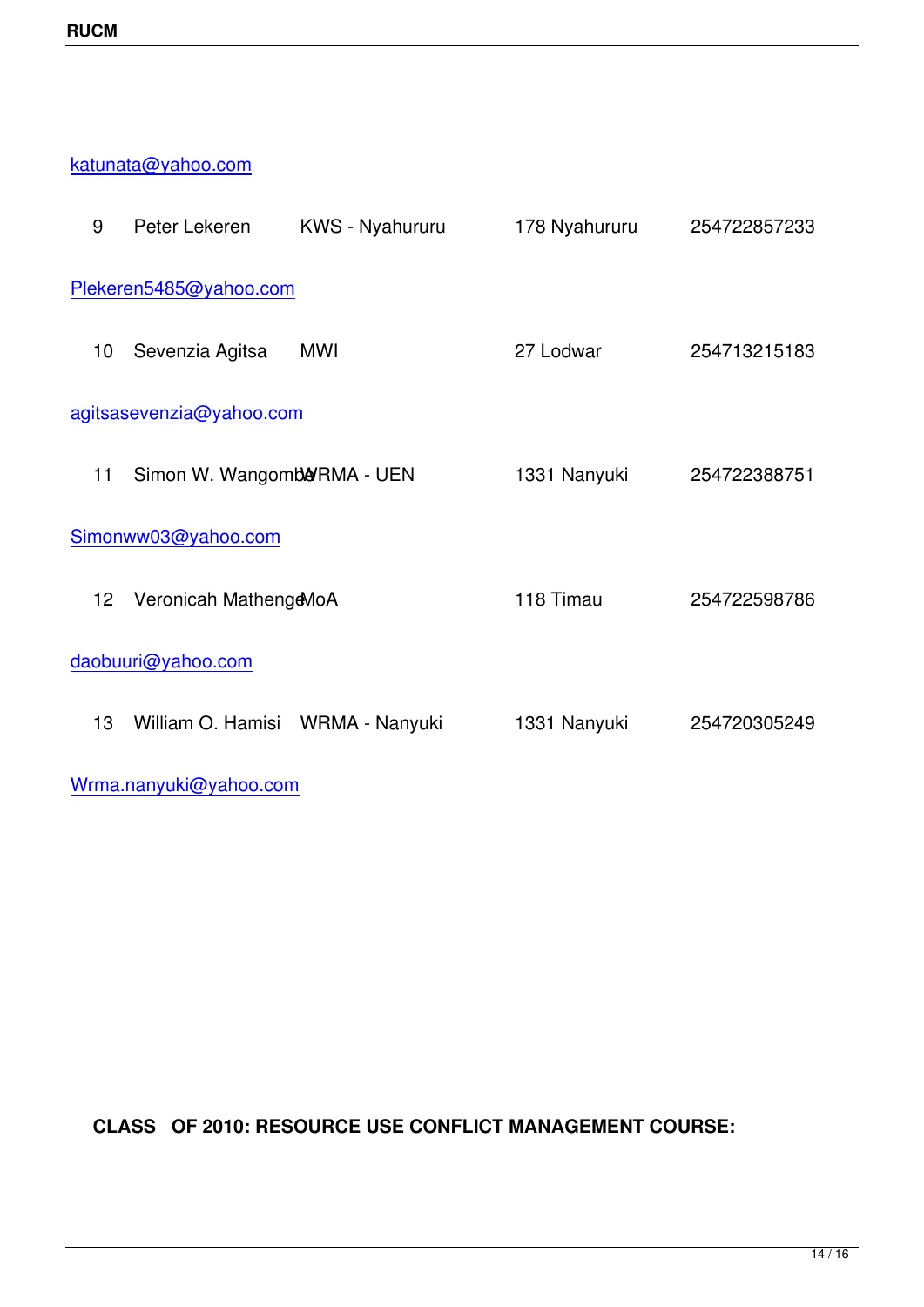| No.                       | <b>NAME</b>           | <b>ORGANIZATION</b> | <b>ADDRESS</b> | <b>PHONE NO</b> |
|---------------------------|-----------------------|---------------------|----------------|-----------------|
| 1                         | Abdi Juma Sackim NSIS |                     | 727025253      | $N\setminus A$  |
| $\mathbf{2}$              | <b>Patrick Watete</b> | <b>MOLD</b>         | 720854369      |                 |
| pwatete@yahoo.com         |                       |                     |                |                 |
| $\ensuremath{\mathsf{3}}$ | F.Wandia              | <b>NAWASCO</b>      | 722833600      |                 |
| fwanda@hotmail.com        |                       |                     |                |                 |
| 4                         | Grace Wambugu         | <b>CETRAD</b>       | 722452482      |                 |
| gwambuyu@cetrad.org       |                       |                     |                |                 |
| 5                         | Jesse K.Mwangi        | <b>WRMA-NAROK</b>   | 723900788      |                 |
| wrmanrk@gmail.com         |                       |                     |                |                 |
| $\,6$                     | Muoti Mwanganagi MOA  |                     | 728247408      |                 |
| cmuoti71@yahoo.com        |                       |                     |                |                 |
| $\overline{7}$            | D.N. Muggi            | <b>MOLD ISIOLO</b>  | 724517691      |                 |
| danmuggi2009@yahoo.com    |                       |                     |                |                 |
| 8                         | Nesphory Nyange T.I.O |                     | 727735964      |                 |

nesphorrynyange@yahoo.com